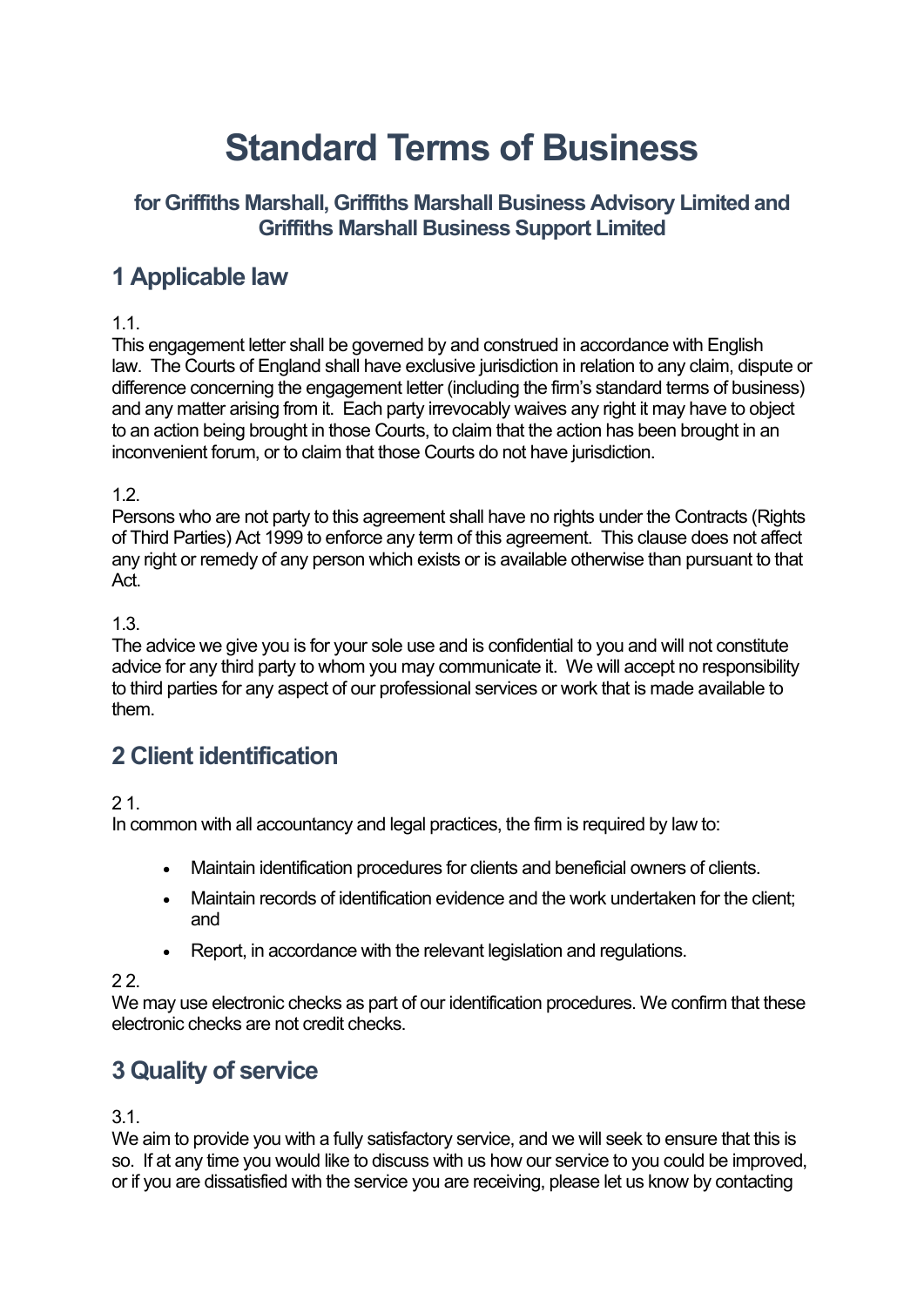Mr Ian Price at [ianprice@griffithsmarshall.co.uk,](mailto:ianprice@griffithsmarshall.co.uk) or Mr Chris Bourne at [chrisbourne@griffithsmarshall.co.uk.](mailto:chrisbourne@griffithsmarshall.co.uk)

#### 3.2.

We undertake to look into any complaint carefully and promptly and to do all we can to explain the position to you. We will acknowledge your letter within five business days of its receipt and endeavour to deal with your complaint within eight weeks. If we do not answer your complaint to your satisfaction, you may of course take up the matter with the Institute of Chartered Accountants in England and Wales (ICAEW).

#### 3.3.

We are licensed for the reserved legal activity of non-contentious probate through **Griffiths Marshall (Probate) Limited** for which separate standard terms of business are available.

We are **not** licensed or authorised for the reserved legal activity of non-contentious probate through Griffiths Marshall, Griffiths Marshall Business Advisory Limited or Griffiths Marshall Business Support Ltd, which these standard terms of business apply to. Consequently, any work we do for you on closely aligned activities, such as estate administration or inheritance tax advice through the afore mentioned 3 businesses, will not be covered by the ICAEW Probate Compensation Scheme, this service will not be covered by legal personal privilege, and you will not have access to the Legal Ombudsman.

# **4 Client monies**

4.1.

We may, from time to time, hold money on your behalf. Such money will be held in trust in a client bank account, which is segregated from the firm's funds. The account will be operated, and all funds dealt with, in accordance with the Clients' Money Regulations of the ICAEW.

#### 4.2.

In order to avoid an excessive amount of administration, interest will only be paid to you where the amount of interest that would be earned on the balances held on your behalf in any calendar year exceeds £25. Any such interest would be calculated using the prevailing rate applied by our banker for small deposits subject to the minimum period of notice for withdrawals. Subject to any tax legislation, interest will be paid gross.

4.3.

If the total sum of money held on your behalf exceeds £10,000 for a period of more than 30 days, or such sum is likely to be held for more than 30 days, then the money will be placed in a separate interest-bearing client bank account designated to you. All interest earned on such money will be paid to you. Subject to any tax legislation, interest will be paid gross

#### 4.4.

We will return monies held on your behalf promptly as soon as there is no longer any reason to retain those funds. If any funds remain in our client account that are unclaimed and the client to which they relate has remained untraced for five years or we as a firm cease to practise, then we may pay those monies to a registered charity. This is in line with the guidelines set out in the Clients' Money Regulations of the ICAEW.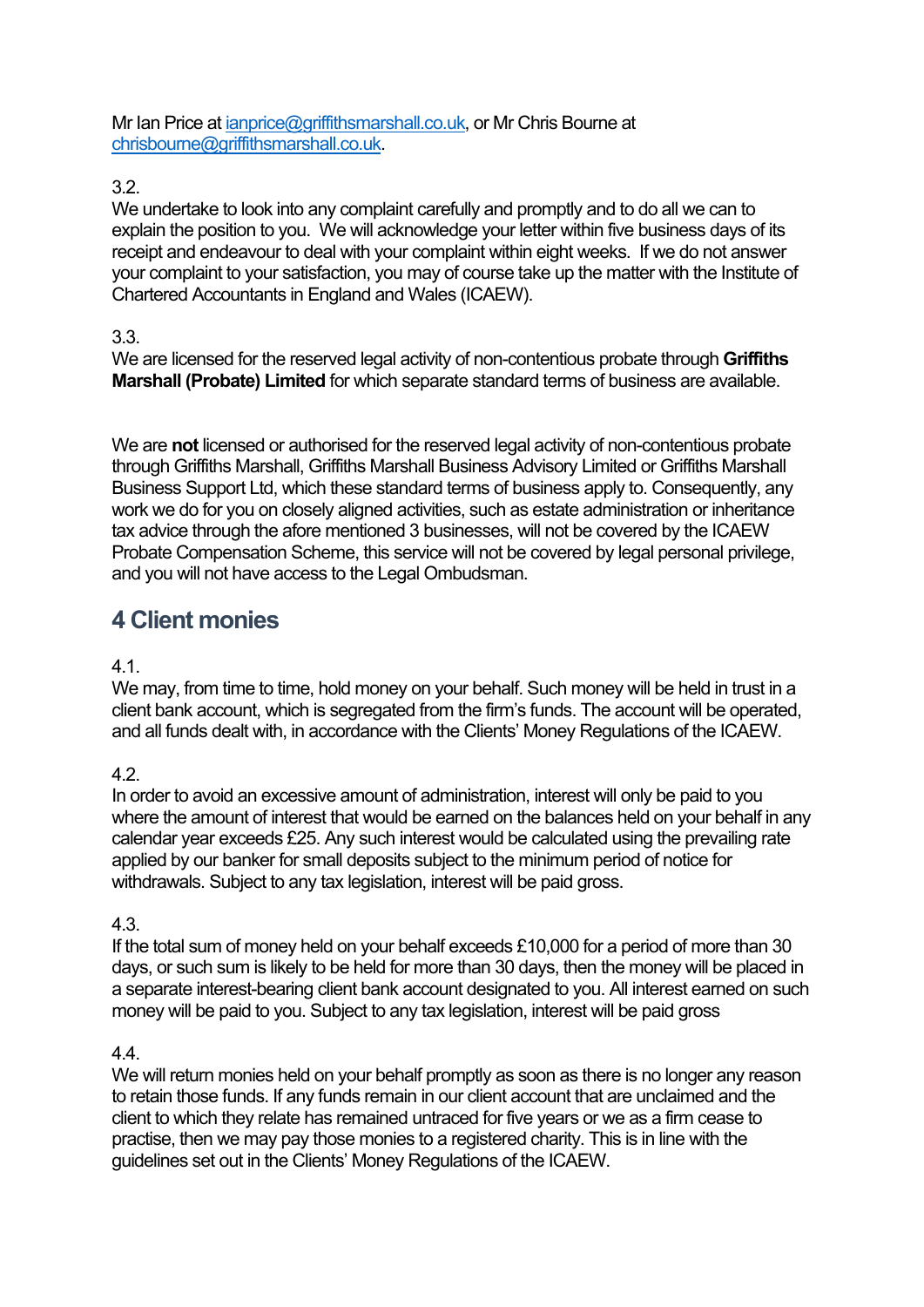# **5 Commissions or other benefits**

#### 5.1.

In some circumstances, commissions or other benefits may become payable to us or one of our associates in respect of transactions we or such associates arrange for you. If this happens, we will notify you in writing of the amount and terms of payment. The nature of the engagement and professional judgement would determine the frequency and detail required to ensure compliance with our Code of Ethics. The fees that would be otherwise payable by you will not be abated by such amounts. When we reduce the fees that we would otherwise charge by the amount of commission retained, we will apply the HMRC concession which allows VAT to be calculated on the net fee after deduction of the commission. You consent to such commission or other benefits being retained by us or, as the case may be, by our associates, without our, or their, being liable to account to you for any such amounts.

# 5.2.

The following are examples of likely commissions that may be received and the likely amounts. These are examples only and may not cover all receipts in the future.

| <b>Provided</b><br>service | Name or type of firm paying<br>commission | <b>Basis of commission</b> | <b>Rate of commission</b> |
|----------------------------|-------------------------------------------|----------------------------|---------------------------|
| Introductory<br>Commission | Lending Provider                          | Fixed, one-off             | 1%                        |

# 5.3.

If in the future, abnormally large commissions are received which were not envisaged when the engagement letter was signed, we will obtain specific consent to the retention of those commissions.

# **6 Investment advice - exempt regulated activities**

#### 6.1.

We are authorised by the Financial Conduct Authority to conduct Investment Business, through **Griffiths Marshall Wealth Management Limited**, for which separate standard terms of business are available. The owners of Griffiths Marshall have an effective 50% holding in the business and will therefore receive a benefit by way of a profit share.

We are not authorised by the Financial Conduct Authority to provide investment services through Griffiths Marshall, Griffiths Marshall Business Advisory Limited or Griffiths Marshall Business Support Ltd, which these standard terms of business apply to. However, as we are licensed by the ICAEW to provide certain limited investment services where these are complementary to, or arise out of, the professional services we are providing to you.

# 6.2.

Such assistance may include the following:

• advising you on investments generally, but not recommending a particular investment or type of investment.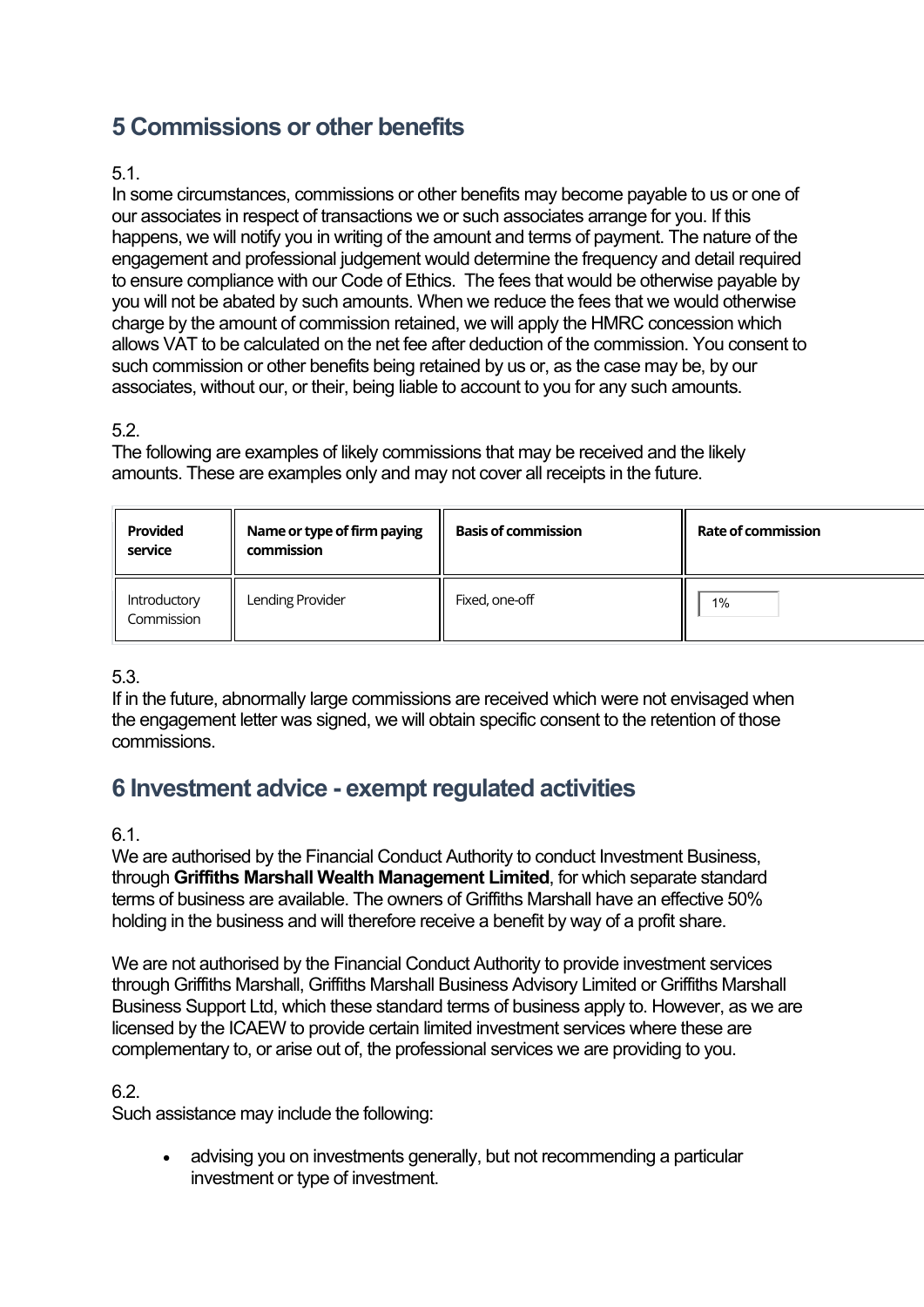- referring you to a Permitted Third Party (PTP) (an independent firm authorised by the FCA) and assisting you and the authorised third party during the course of any advice given by that party. This may include comment on, or explanation of, the advice received (but we will not make alternative recommendations). The PTP will issue you with their own terms and conditions letter, will be remunerated separately for their services and will take full responsibility for compliance with the requirements of the Financial Services and Markets Act 2000. The firm may receive commission from such an introduction, in which case you will be fully informed of the expected size and nature of such commission at the time of the introduction.
- advising on the sale of a contractually based investment other than disposing of any rights or interests which you may have as a member of a personal pension scheme.
- advising and assisting you in transactions concerning shares or other securities not quoted on a recognised exchange.
- managing investments or acting as trustee (or donee of a power of attorney) where decisions to invest are taken on the advice of an authorised person.
- assisting you in making arrangements for transactions in investments in certain circumstances.

#### 6.3.

For corporate clients, we may also, on the understanding that the shares or other securities of the company are not publicly traded:

- advise the company, existing or prospective shareholders in relation to exercising rights, taking benefits or share options valuation and methods.
- arrange any agreements in connection with the issue, sale or transfer of the company's shares or other securities.
- arrange for the issue of the new shares: and
- act as the addressee to receive confirmation of acceptance of offer documents etc.

# *Insurance distribution activities*

#### 6.4.

In relation to the conduct of insurance distribution activities, we are an ancillary insurance intermediary. Although we are not authorised by the Financial Conduct Authority, we are included on the register maintained by the Financial Conduct Authority so that we might carry on insurance distribution activity, which is broadly the advising on, selling and administration of insurance contracts. This part of our business, including arrangements for complaints or redress if something goes wrong, is regulated by the ICAEW. The register can be accessed via the Financial Conduct Authority website a[t www.fca.org.uk/register.](http://www.fca.org.uk/register) We can be found used Griffiths Marshall C006536980.

# 6.5.

If you are dissatisfied in any way with our services described in this section, you should follow the procedures set out in the "Quality of Service" section above. In the unlikely event that we cannot meet our liabilities to you, you may be able to claim compensation under our professional body's compensation scheme. Further information about the scheme and the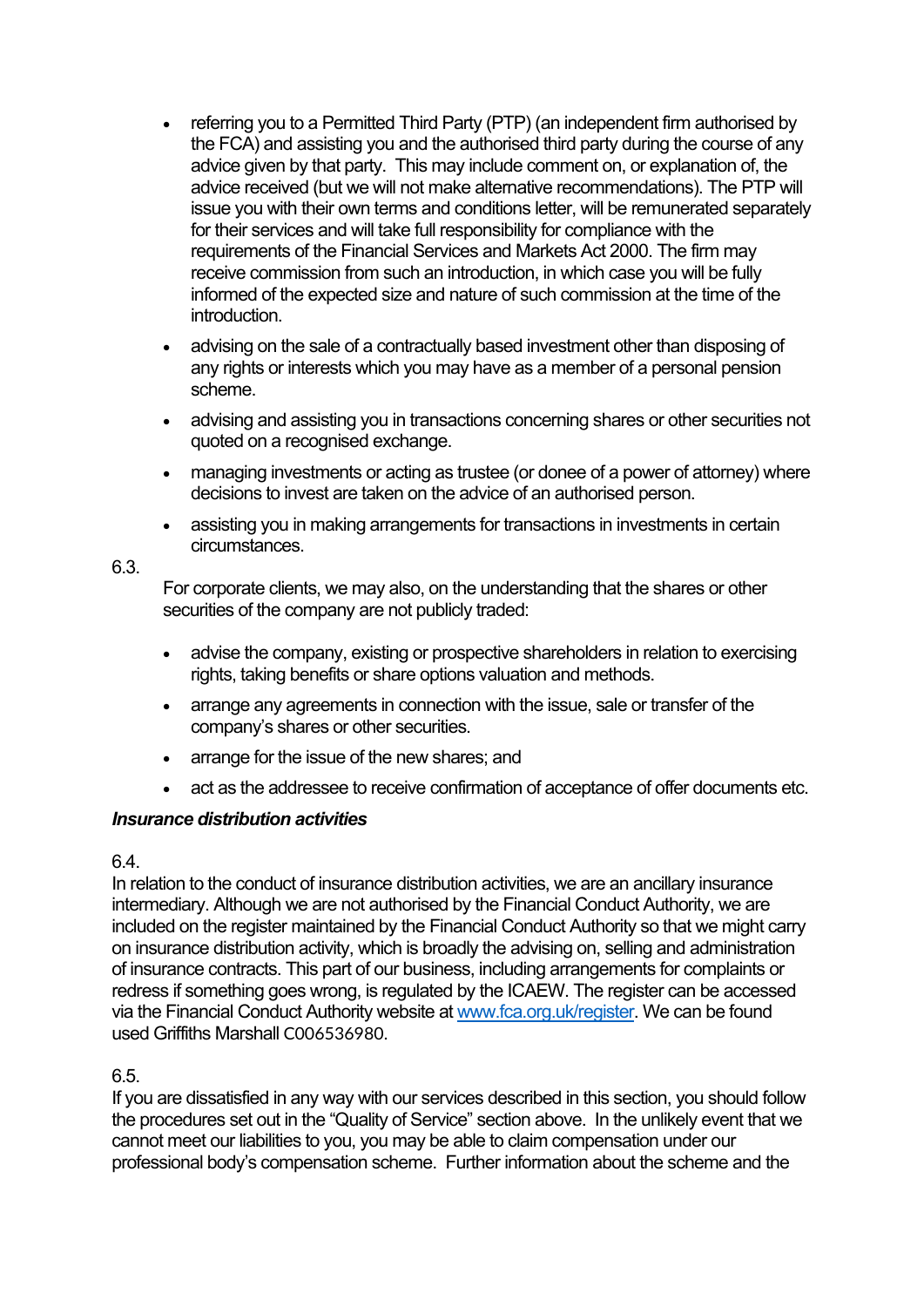circumstances in which grants may be made is available on ICAEW's website: [www.icaew.com/cacs/.](http://www.icaew.com/cacs/)

#### *Financial promotions*

#### 6.6.

To enable us to provide you with a proper service, there may be occasions when we will need to contact you without your express permission concerning investment business matters. For example, it may be in your interests to sell a particular investment and we would wish to inform you of this. We may therefore contact you in such circumstances but would only do so in our normal office hours. We shall of course comply with any restrictions you may wish to impose which you notify to us in writing.

# **7 Fees and payment terms**

# 7.1.

.

Our fees may depend not only on the time spent on your affairs by the partners and our staff and on the levels of skill and responsibility involved, but also the level of risk identified, and any advice provided. Unless otherwise agreed, our fees will be billed at appropriate intervals during the course of the year and will be due on presentation.

# 7.2.

We may indicate a fixed/indicative fee for the provision of specific services. We will not usually identify fixed fees for more than a year in advance as these may need to be revised in light of subsequent events. Where we estimate our fees for any specific work, this will not be binding unless this is clearly stated to you. Otherwise, our fees will be based on the hours worked by each member of staff necessarily engaged on your affairs, multiplied by their charge-out rate per hour, VAT being charged thereon.

# 7.3.

If it is necessary to carry out work outside the engagement currently in place with you, it will involve additional fees which we will advise you of in advance. We would therefore like to point out that it is in your interests to ensure that your records etc., are completed to the agreed stage. Our fees will exclude out of pocket expenses. Out of pocket expenses (plus VAT (if applicable)), such as travel, accommodation and other expenses incurred while dealing with your affairs, will be billed as incurred for reimbursement by you.

# 7.4.

Where we have agreed you will pay on an invoice rendered basis, invoices are payable in full (including disbursements) in accordance with the terms set out on the invoice. Any queries you have on our invoice must be notified to us within 21 days of receipt or we shall deem you to have accepted the payment is due.

# 7.5.

Where we have agreed you will pay us on a standing order basis, we will agree with you the amount and the frequency of payments. These standing orders will be applied to fees arising from work agreed in our letter of engagement for the current and ensuing years. Where a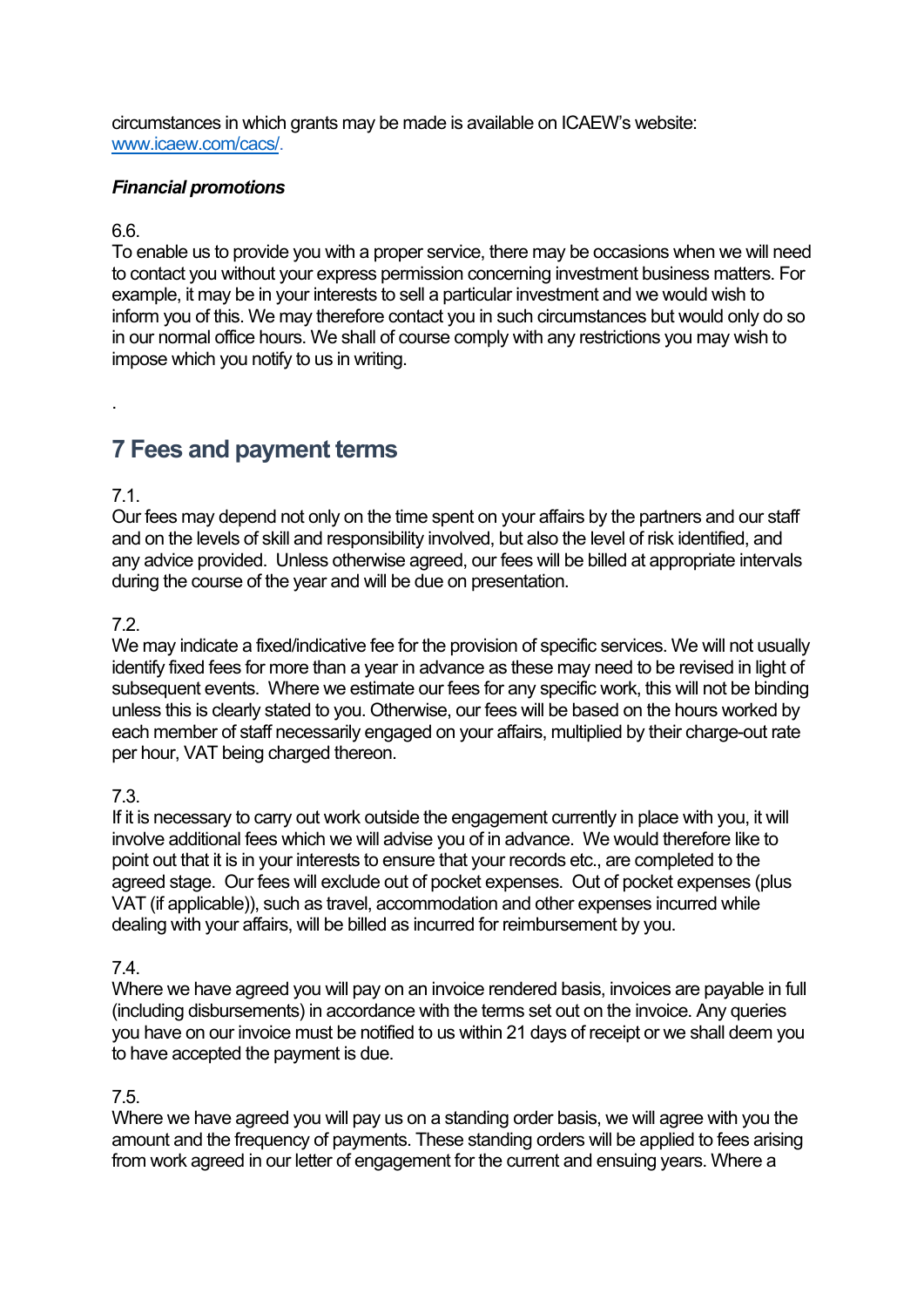scheduled monthly payment is not made, any fees invoiced to you that are outstanding at the time, will immediately become due for payment in entirety.

#### 7.6.

Our terms relating to payment of amounts invoiced and not covered by standing orders, where appropriate, are strictly 30 days net. Interest will be charged on all overdue debts at the rate for the time being applicable under the Late Payment of Commercial Debts (Interest) Act 1998.

#### 7.7

You may have an insurance policy or membership of a trade or professional body that entitles you to assistance with payment of our fees in some situations. A particular example would be assistance with an investigation by HMRC. Unless you arranged the insurance through us, then you will need to advise us of any such cover you have. Please note that you remain liable for our fees regardless of whether all or part are liable to be paid by your insurers.

#### 7.8

In the event that we cease to act for you then you agree to meet all reasonable costs where we are required by law to provide information to a successor firm.

7.9

As directors if applicable, you guarantee to personally pay any fees (including disbursements) for service provided to the company that the company is unable to pay. This clause shall become effective in the event of a receiver or liquidator being appointed to the company or the company otherwise being wound up.

# **8 Retention of and access to records**

8.1.

During the course of our work, we will collect information from you and others acting on your behalf and will return any original documents to you following the preparation of your accounts and returns. You have a legal responsibility to retain these records. The law requires individuals, trustees and partnerships to keep records in relation to trading or rental income 6 years from the 31 January following the end of the tax year to which they relate to. Companies, Limited Liability Partnerships and other corporate entities are required to keep records for 6 years from the end of the accounting period.

8.2.

Whilst certain documents may legally belong to you, we intend to destroy correspondence and other papers that we store which are more than seven years old, other than documents which we consider to be of continuing significance. If you require retention of any document, you must notify us of that fact in writing.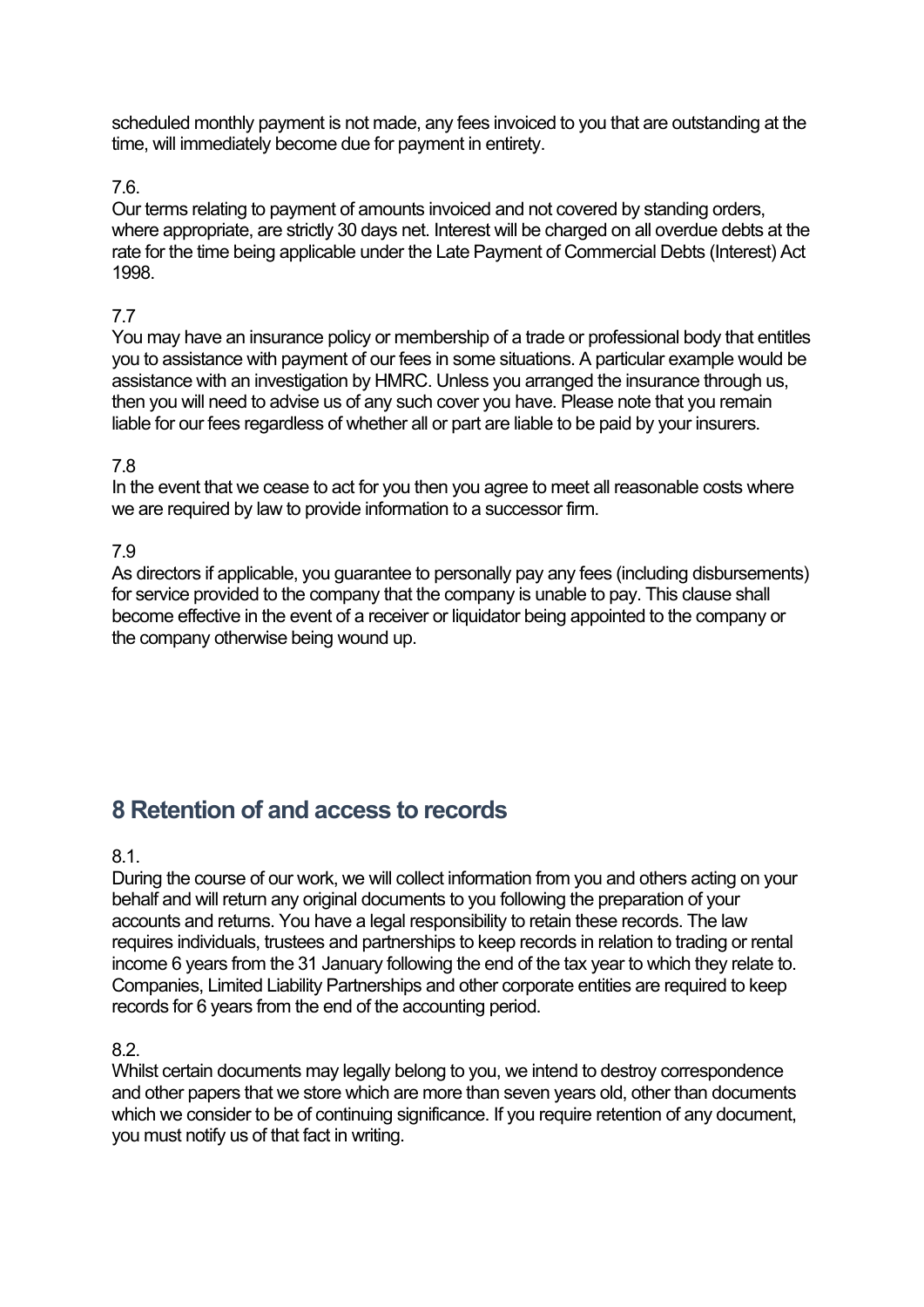# **9 Electronic communications**

#### 9.1.

Internet communications are capable of data corruption and therefore we do not accept any responsibility for changes made to such communications after their despatch. It may therefore be inappropriate to rely on advice contained in an e-mail without obtaining written confirmation of it. We do not accept responsibility for any errors or problems that may arise through the use of internet communication and all risks connected with sending commercially sensitive information relating to your business are borne by you. If you do not agree to accept this risk, you should notify us in writing that e-mail is not an acceptable means of communication.

#### 9.2.

It is the responsibility of the recipient to carry out a virus check on any attachments received.

# **10 Data protection**

#### 10.1.

To enable us to discharge the services agreed in this engagement letter, comply with related legal and regulatory obligations and for other related purposes including updating and enhancing client records and analysis for management purposes, as a data controller, we may obtain, use, process and disclose personal data about you / your business / company / partnership / its shareholders / members / officers and employees as described in our privacy notice. We confirm when processing data on your behalf that we will comply with the provisions of all relevant data protection legislation and regulation.

#### 10.2.

You are also an independent controller responsible for complying with data protection legislation and regulation in respect of the personal data you process and, accordingly where you disclose personal data to us you confirm that such disclosure is fair and lawful and otherwise does not contravene relevant requirements. Nothing within this engagement letter relieves you as a data controller of your own direct responsibilities and liabilities under data protection legislation and regulation.

#### 10.3.

Our privacy notice, which can be found on our website at [www.griffithsmarshall.co.uk,](http://www.griffithsmarshall.co.uk/) explains how we process personal data in respect of the various services that we provide.

#### 10.4.

As part of our ongoing commitment to providing a quality service, our files are periodically reviewed by an independent regulatory or quality control body. These reviewers are highly experienced and professional people and, of course, are bound by the same rules for confidentiality as us.

#### *Processing of customer personal data*

#### 10.5.

Data protection legislation and regulation places obligations on you as a data controller where we act as a data processor to undertake the processing of personal data on your behalf, for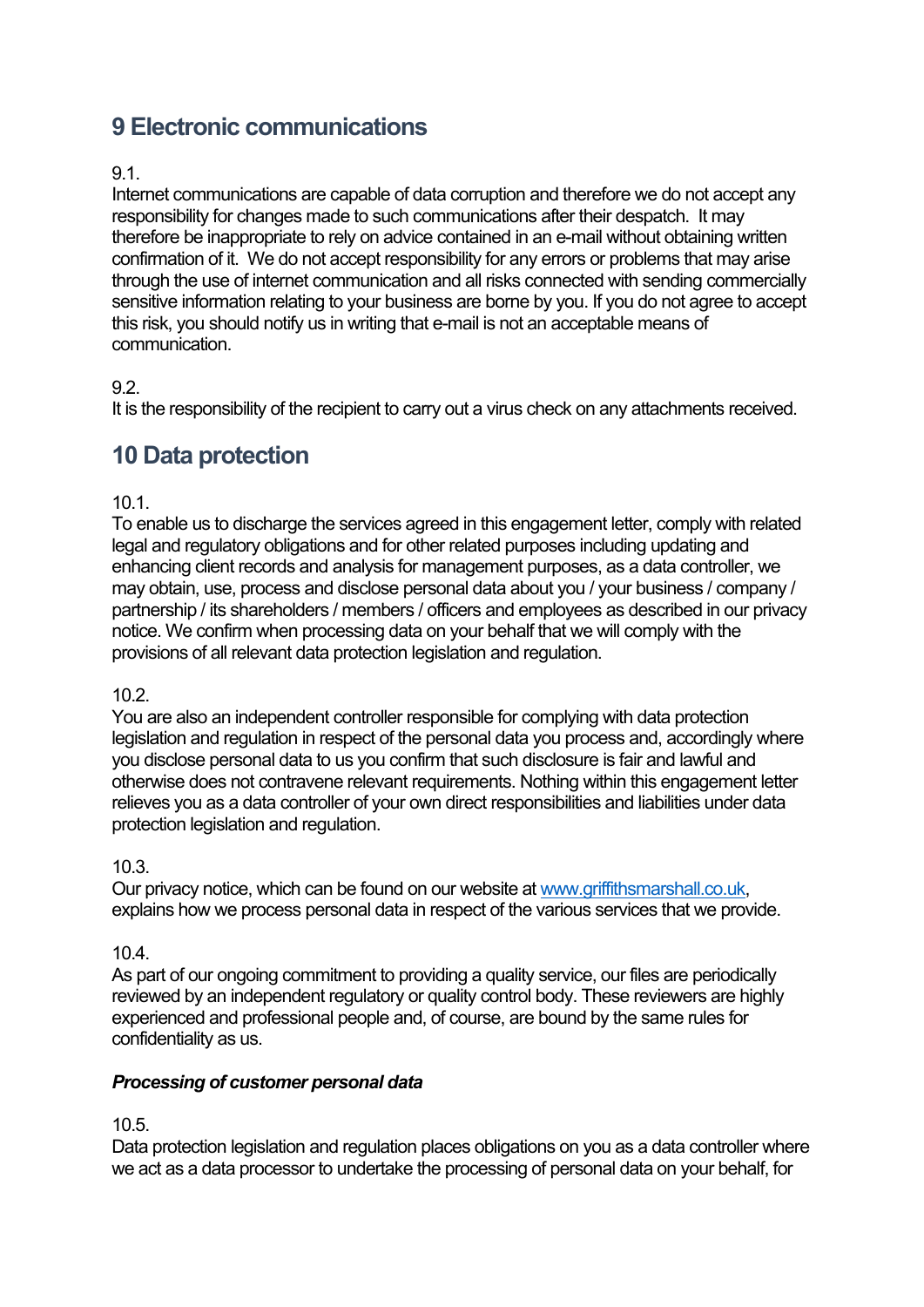instance where we operate a payroll service for you. We therefore confirm that we will at all times take appropriate measures to comply with relevant requirements when processing data on your behalf. In particular we confirm that we have adequate security measures in place and that we will comply with any obligations equivalent to those placed on you as a data controller. Terms relating to our responsibilities as a data processor are set out in paragraphs 10.6 to 10.9 below.

# 10.6.

In respect of the client personal data, unless otherwise required by applicable laws or other regulatory requirements, we shall:

# 10.6.1.

Process the client personal data only in accordance with your lawful written instructions, in order to provide you with the services pursuant to our engagement with you and in accordance with applicable data protection legislation.

# 10.6.2.

Disclose and transfer the client personal data to members of our firm's network, our regulatory bodies or other third parties (for example, our professional advisors or service providers) as and to the extent necessary in order to provide you with the services pursuant to our engagement with you in relation to those services.

# 10.6.3.

Disclose the client personal data to courts, government agencies and other third parties as and to the extent required by law.

# 10.6.4.

Maintain commercially reasonable and appropriate security measures, including administrative, physical and technical safeguards, to protect against unauthorised or unlawful processing of any client personal data and against accidental loss or destruction of, or damage to, such client personal data.

# 10.6.5.

Maintain written records of our processing activities performed on your behalf which shall include:

- i. the categories of processing activities performed.
- ii. details of any cross-border data transfers outside of the United Kingdom; and
- iii. a general description of security measures implemented in respect of the client personal data.

# 10.6.6.

Return or delete all the client personal data upon the termination of the engagement with you pursuant to which we agreed to provide the services.

# 10.6.7.

Ensure that only those personnel who need to have access to the client personal data are granted access to it and that all of the personnel authorised to process the client personal data are bound by a duty of confidentiality.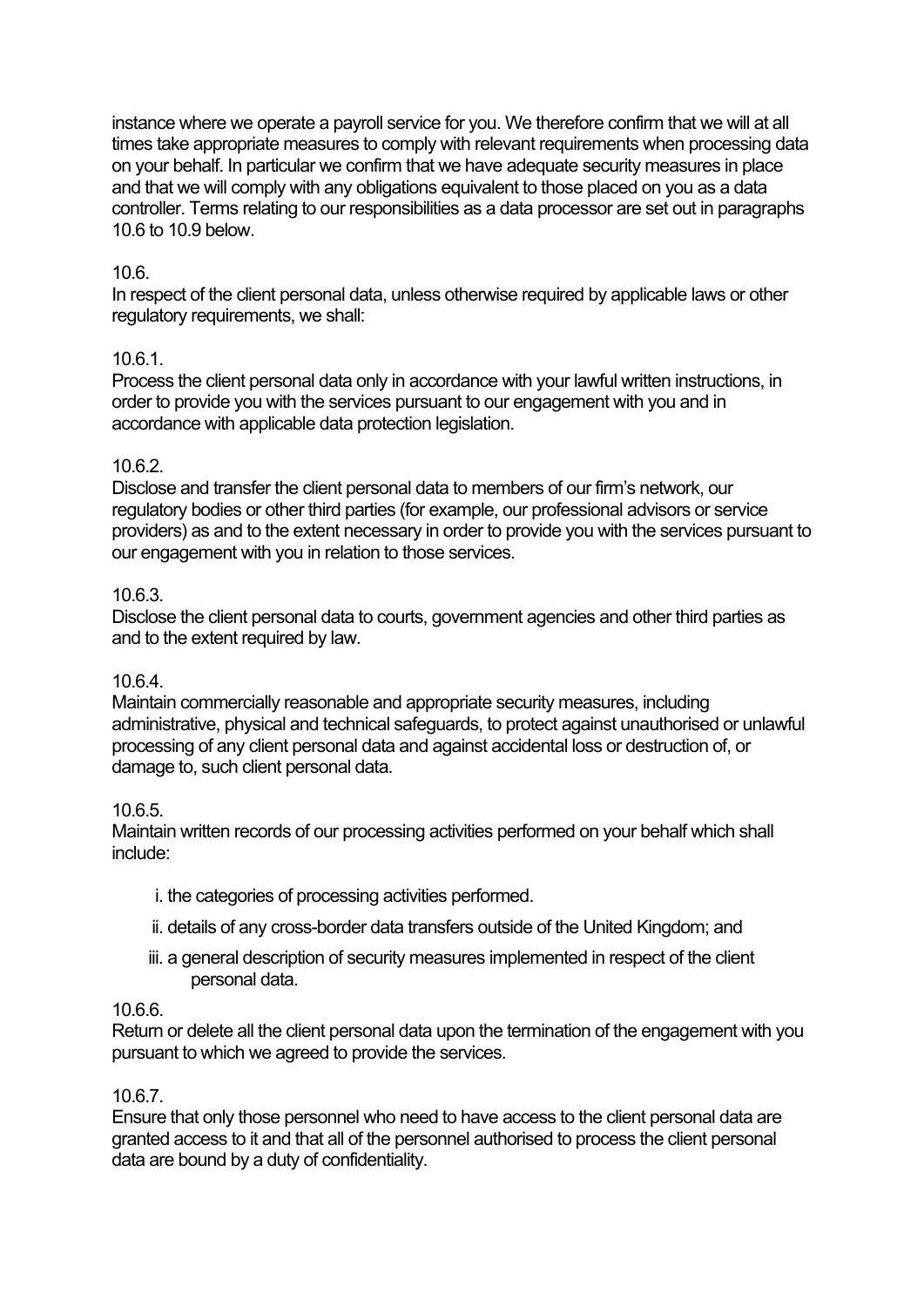# 10.6.8.

Notify you if we appoint a sub-processor (but only if you have given us your prior written consent, such consent not to be reasonably withheld or delayed) and ensure any agreement entered into with the relevant sub-processor includes similar terms as the terms set out in this section.

#### 10.6.9.

Where we transfer the client personal data to a country or territory outside the United Kingdom to do so in accordance with data protection legislation.

#### 10.6.10.

Notify you promptly if:

- We receive a request, complaint, or any adverse correspondence from or on behalf of a relevant data subject, to exercise their data subject rights under the data protection legislation or in respect of the client personal data; or
- We are served with an information or assessment notice or receive any other material communication in respect of our processing of the client personal data from a supervisory body (for example, the Information Commissioner's Office).

#### 10.6.11.

Notify you, without undue delay, in the event that we reasonably believe that there has been a personal data breach in respect of the client personal data; and

#### 10.6.12.

At your cost and upon receipt of your prior written notice, allow you to, in the event that we notify you of personal data breach in respect of the client personal data, reasonable access to the relevant records, files, computer or other communication systems, for the purposes of reviewing our compliance with the data protection laws.

#### 10.7.

Without prejudice to the generality of clause 10.1, you will ensure that you have all necessary appropriate consents and notices in place to enable the lawful transfer of the client personal data to us.

#### 10.8.

Should you require any further details regarding our treatment of personal data, please contact our data controller.

#### 10.9.

The following details are also required by Article 28(3) of the GDPR:

#### 10.9 1.

#### *Subject matter and duration of the processing of client personal data*

The subject matter and duration of the processing of the client personal data are set out in the engagement letter between us and relate to provision of payroll services.

#### 10.9 2.

#### *The nature and purpose of the processing of client personal data*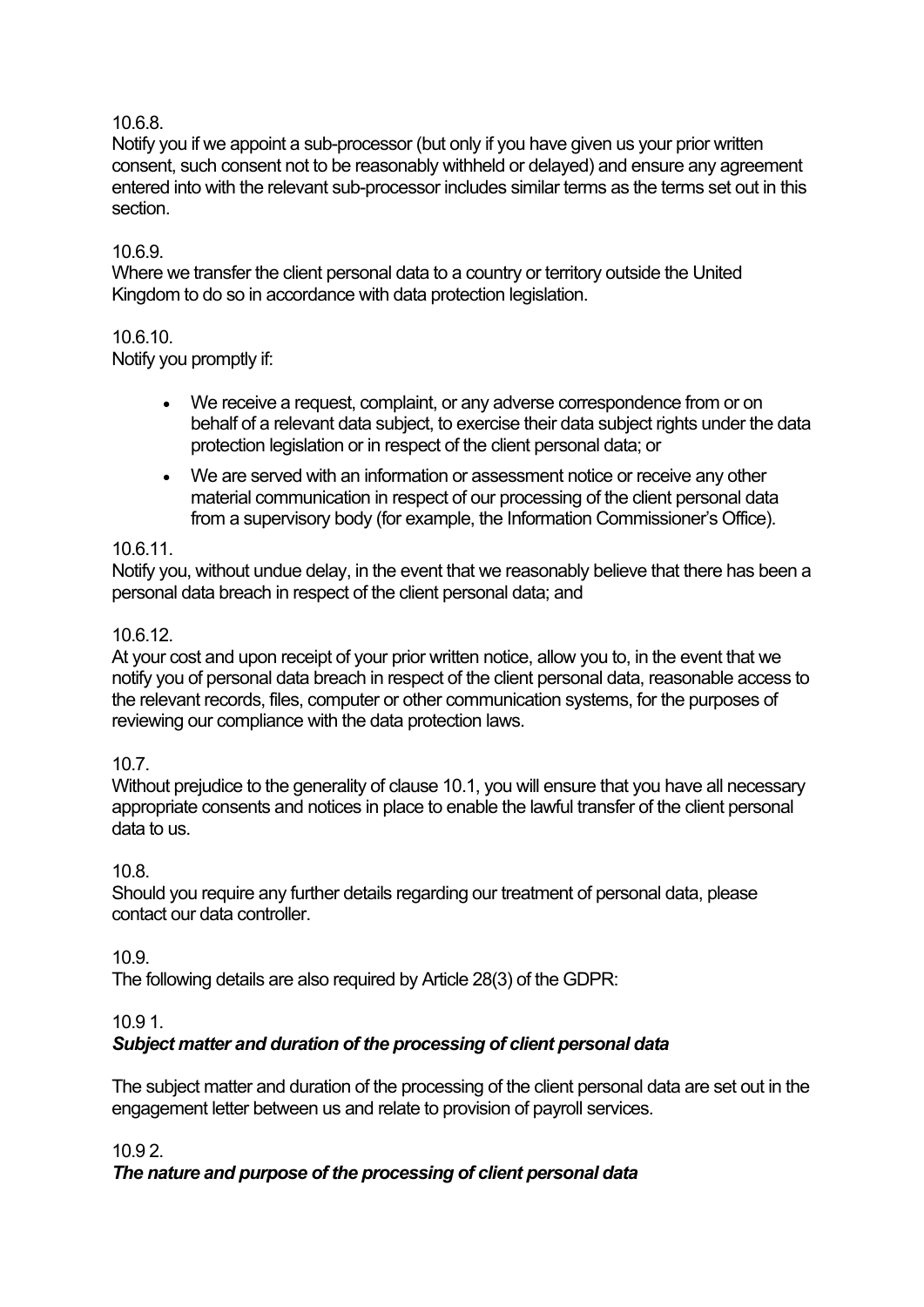The processing of client personal data is in order to calculate payroll and deductions and arrange payments to HMRC and the employees.

# 10.9 3. *The types of client personal data to be processed*

Personal Data:

- Full name
- Date of birth
- Home address
- National Insurance number
- Tax code
- Salary

# **11 Professional rules and practice guidelines**

# 11.1.

We will observe and act in accordance with the bye-laws, regulations and Code of Ethics of the ICAEW and accept instructions to act for you on this basis. In particular you give us the authority to correct errors made by HMRC where we become aware of them. We will not be liable for any loss, damage or cost arising from our compliance with statutory or regulatory obligations. You can see copies of these requirements in our offices. The requirements are also available on the internet at www.icaew.com/regulations.

11.2.

We confirm that we are Statutory Auditors eligible to conduct audits under the Companies Act 2006. When conducting audit work we are required to comply with the Revised Ethical Standard 2016 and the International Standards on Auditing (UK) which can be accessed on the internet at [https://www.frc.org.uk/Our-Work/Audit-and-Actuarial-Regulation/Audit-and](https://www.frc.org.uk/Our-Work/Audit-and-Actuarial-Regulation/Audit-and-assurance/Standards-and-guidance.aspx)[assurance/Standards-and-guidance.aspx.](https://www.frc.org.uk/Our-Work/Audit-and-Actuarial-Regulation/Audit-and-assurance/Standards-and-guidance.aspx)

# **12 Conflicts of interest**

# $12.1$

We reserve the right during our engagement with you to deliver services to other clients whose interests might compete with yours or are or may be averse to yours. Subject to our confidentiality clause we confirm that we will notify you immediately should we become aware of any conflict of interest involving us and affecting the company.

# 12.2.

If a conflict of interest should arise, either between two or more of our clients, or in the provision of multiple services to a single client, we will take such steps as are necessary to deal with the conflict. In resolving the conflict, we would be guided by our Code of Ethics, which can be viewed a[t www.icaew.com/regulations.](http://www.icaew.com/regulations)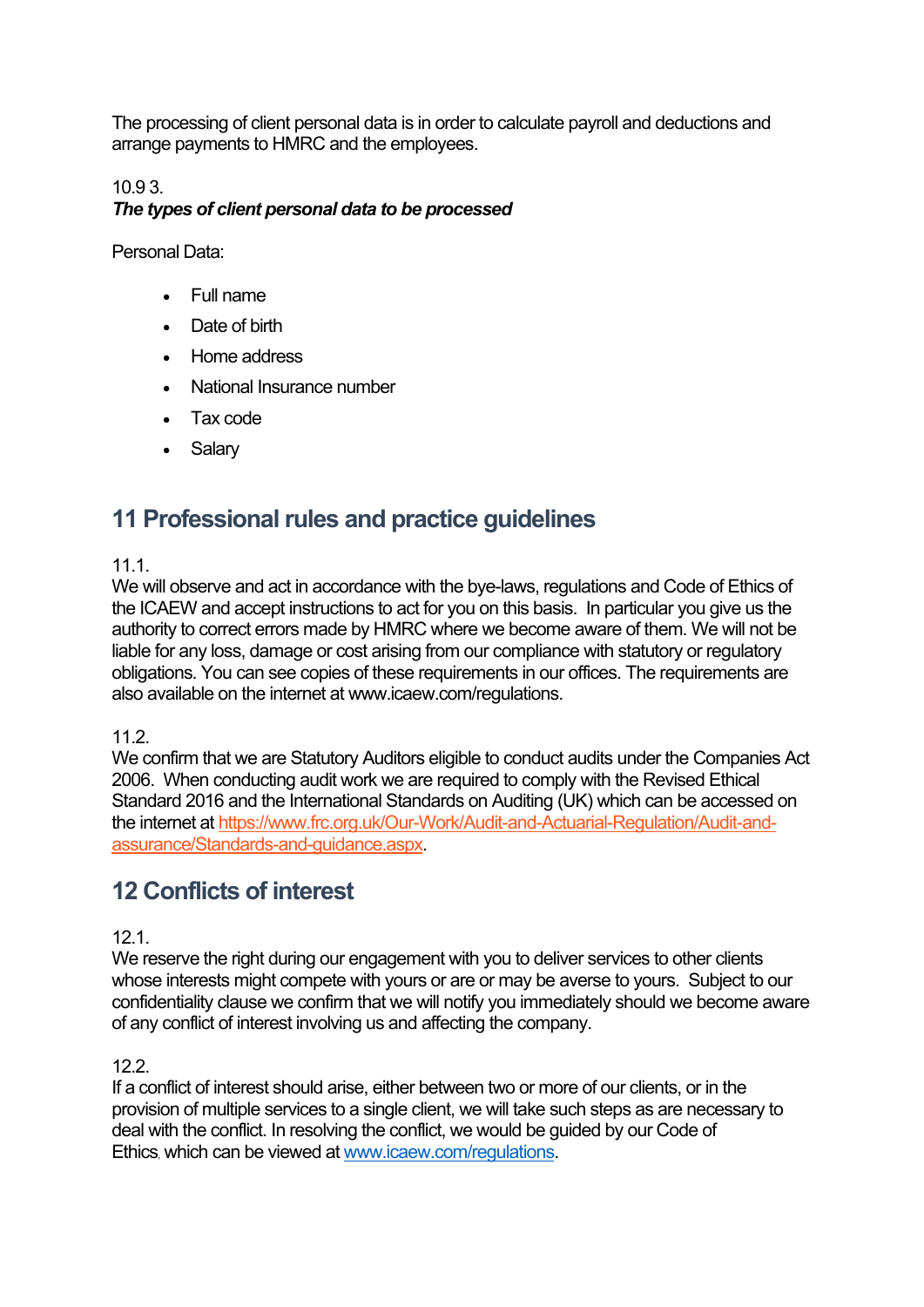# **13 The Provision of Services Regulations 2009**

#### 13.1.

We are registered to carry on audit work in the UK and Ireland by the ICAEW. Details of our audit registration can be viewed at www.auditregister.org.uk for the UK under Griffiths Marshall, reference number C006536980.

#### 13.2.

Our professional indemnity insurer is Arch Insurance. The territorial coverage is worldwide excluding professional business carried out from an office in the United States of America or Canada and excludes any action for a claim brought in any court in the United States or Canada.

# **14 Timing of our services**

14.1.

If you provide us with all information and explanations on a timely basis in accordance with our requirements, we will plan to undertake the work within a reasonable period of time in order to meet any regulatory deadlines. However, failure to complete our services prior to any such regulatory deadline would not, of itself, mean that we are liable for any penalty or additional costs arising.

# **15 Use of our name in statements or documents issued by you**

#### 15.1.

You are not permitted to use our name in any statement or document that you may issue unless our prior written consent has been obtained. The only exception to this restriction would be statements or documents that in accordance with applicable law are to be made public.

#### 15.2.

The copyright in any document prepared by us belongs to us in entirety unless the law specifically provides otherwise.

# **16 Interpretation**

16.1.

If there is a conflict between an engagement letter schedule and these terms of business, then the engagement letter takes precedence.

16.2.

We will provide services as outlined in this letter with reasonable care and skill. Our liability to you is limited to losses, damages, costs, and expenses directly caused by our negligence, fraud or wilful default. However, to the fullest extent permitted by law, we will not be responsible for any losses, penalties, surcharges, interest, or additional tax liabilities where you or others supply incorrect or incomplete information or fail to supply any appropriate information or where you fail to act on our advice or respond promptly to communications from us or the tax authorities.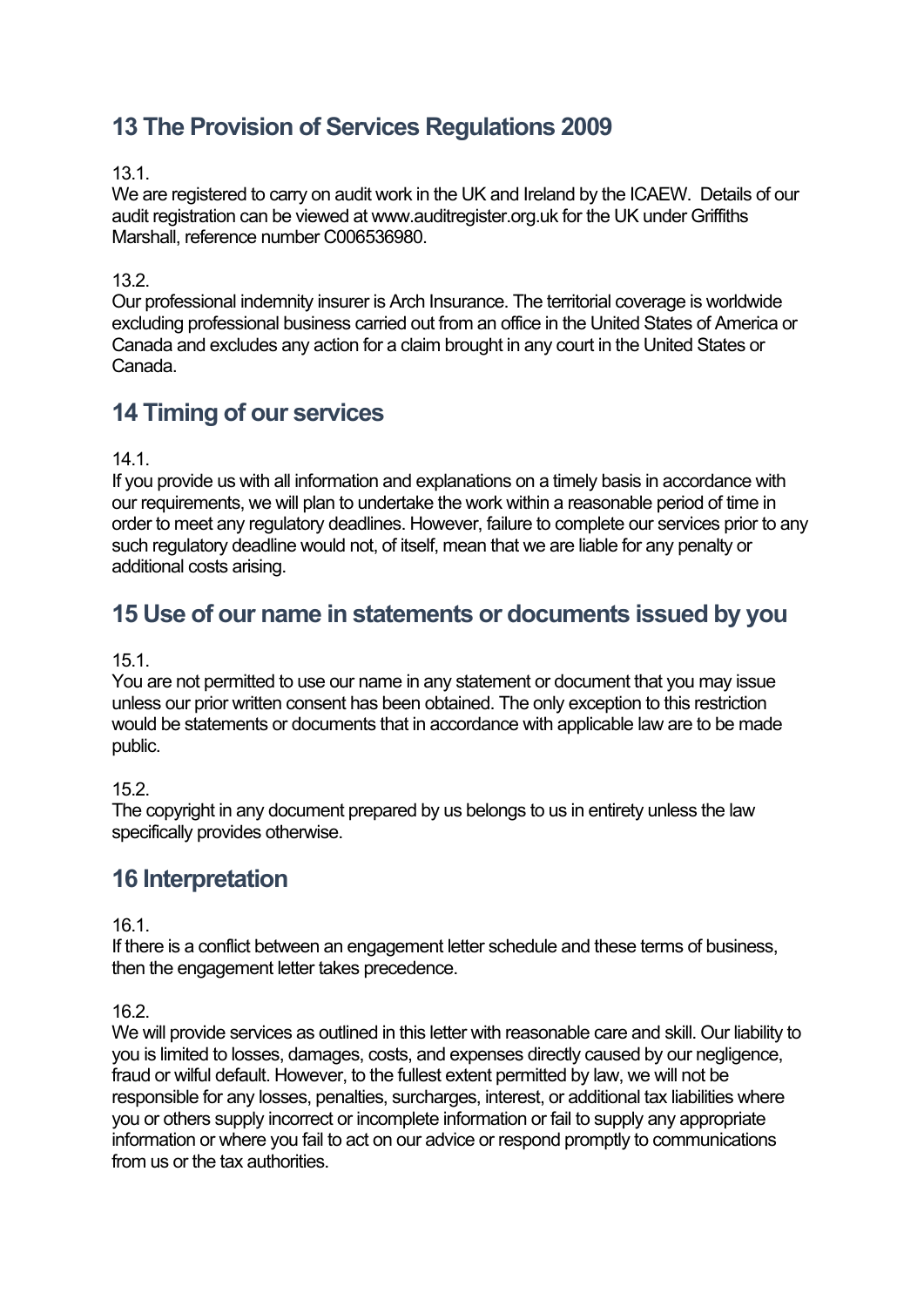# 16.3.

You will not hold us, the owners of this firm and any staff employed by the firm, responsible, to the fullest extent permitted by law, for any loss suffered by you arising from any misrepresentation (intentional or unintentional) supplied to us orally or in writing in connection with this agreement. You have agreed that you will not bring any claim in connection with services we provide to you against any of the principals or employees personally.

#### 16.4.

Our work is not, unless there is a legal or regulatory requirement, to be made available to third parties without our written permission and we will accept no responsibility to third parties for any aspect of our professional services or work that is made available to them.

#### 16.5.

If any provision of this engagement letter or terms of business or its application is held to be invalid, illegal, or unenforceable in any respect, the validity, legality or enforceability of any other provision and its application shall not in any way be affected or impaired.

#### 16.6.

Advice we give you orally should not be relied upon unless we confirm it in writing. We endeavour to record all advice on important matters in writing. However, if you particularly wish to rely upon oral advice, we give you during a telephone conversation or a meeting, you must ask for the advice to be confirmed in writing.

#### 16.7.

We will not accept responsibility if you act on advice previously given by us without first confirming with us that the advice is still valid in the light of any change in the law or your circumstances. We will accept no liability for losses arising from changes in the law or the interpretation thereof that occur after the date on which the advice is given.

#### 16.8.

Unless specifically instructed and agreed in advance we will not assist with the implementation of our advice.

# **17 Provision of cloud-based services**

#### 17.1.

Where the firm provides accounting software in the Cloud, this will be provided by a third party (the 'Cloud Supplier'). The third party has agreed confidentiality with the firm to ensure compliance with the relevant clauses in the firm's standard terms of business above, in particular, Fees and payment terms (7), Electronic communication (9), and Data protection  $(10)$ .

# 17.2.

The service provided by the Cloud Supplier will be a discrete web based hosted facility, and you agree that access will also be provided to the firm and the third party.

#### 17.3.

The firm cannot be held liable for any interruption of service provided by the Cloud Supplier. However, we will liaise with them regarding the resumption of a normal service as soon as possible.